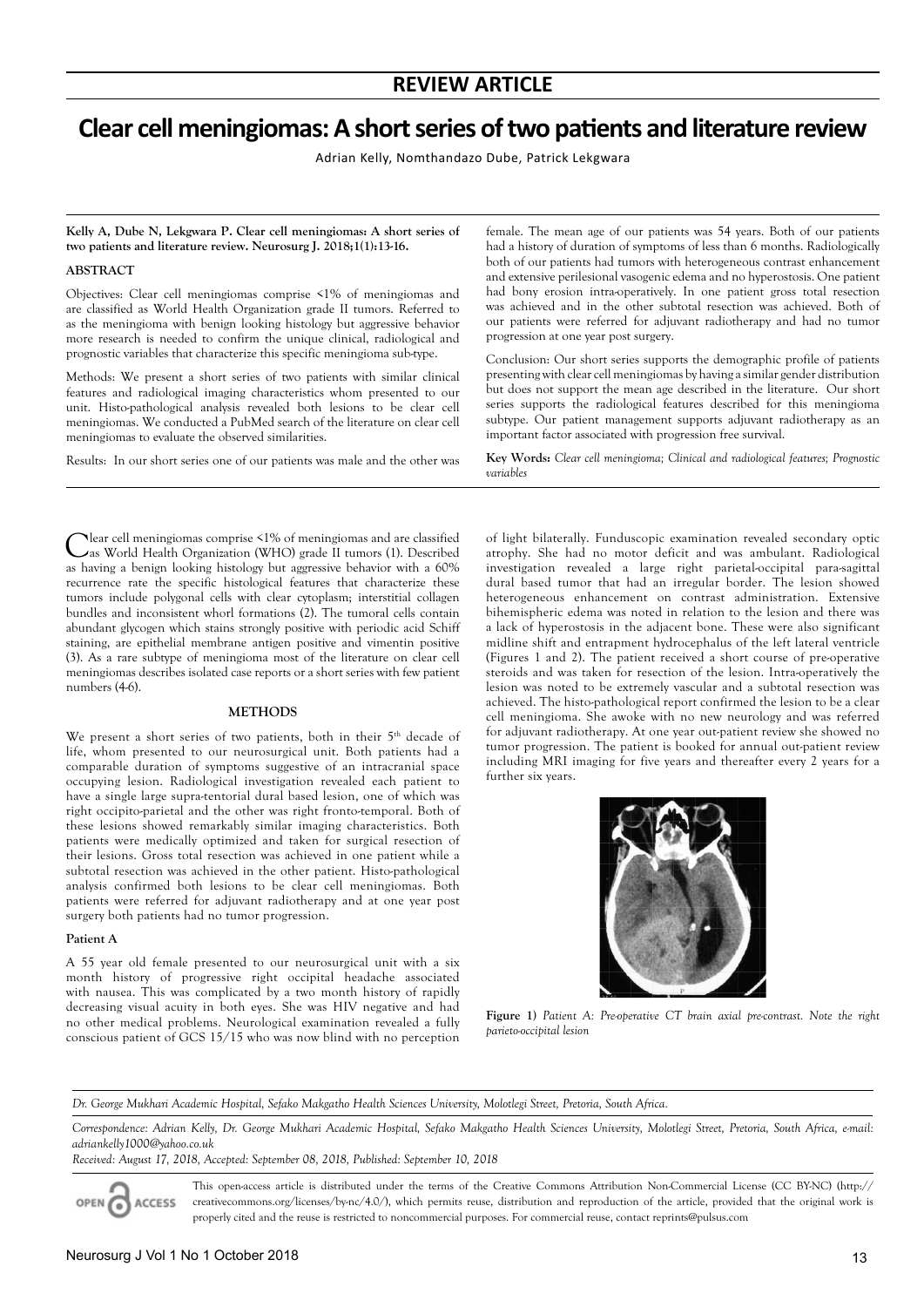

**Figure 2)** *Patient A: Pre-operative CT brain axial post contrast. Note the heterogenous enhancement and extensive peri-lesional oedema. Entrapment hydrocephalus is also visible*

## **Patient B**

A 53 year old male presented to our neurosurgical unit post-ictal, with a GCS 14/15, having suffered a first episode adult onset generalized tonic clonic seizure. The history obtained from his relatives was that he had been complaining of a progressive right parietal headache for the last four months and that they had noted him becoming weak on the left side of his body for the preceding one month prior to this seizure. He had however been ambulant without assistance prior to this event. Neurological examination revealed a patient of GCS 14/15 whom was hemiplegic 3/5 with absent reflexes and decreased tone. Radiological investigation revealed a right fronto-temporal dural based tumor that was mildly heterogeneous on contrast administration. The lesion was surrounded by extensive hemispheric edema and there was significant midline shift and entrapment hydrocephalus of the left lateral ventricle (Figures 3-8). The patient received a short course of pre-operative steroids and was taken for resection of the lesion. Intra-operatively the bone was noted to be extensively eroded (Figure 9) and the lesion was extremely vascular. A gross total resection was achieved (Figures 10 and 11). The histopathological report confirmed the lesion to be a clear cell meningioma. Postoperatively the patient had a complete resolution of his hemiplegia and was referred for adjuvant radiotherapy. At one year out-patient review the patient showed no tumor progression. Similarly he is booked for annual out-patient review including MRI imaging for five years and thereafter every 2 years for a further six years.



**Figure 3)** *Patient B: Pre-operative pre-contrast CT brain. Note the ill-defined isodense right parieto-temporal lesion*



**Figure 4)** *Patient B: Pre-operative MRI T1W axial. Note then hypo-intense right parieto- temporal lesion*



**Figure 5)** *Patient B: Pre-operative MRI T1W post contrast. Note heterogeneous enhancement*



**Figure 6)** *Patient B: Pre-operative MRI T1W post contrast sagittal. Note the heterogenous contrast enhancement*



**Figure 7)** *Patient B: Pre-operative MRI T2W axial. Note extensive per-lesional oedema*



**Figure 8)** *Patient B: Pre-operative MRI T2 flair axial. Showing peri-lesional oedema*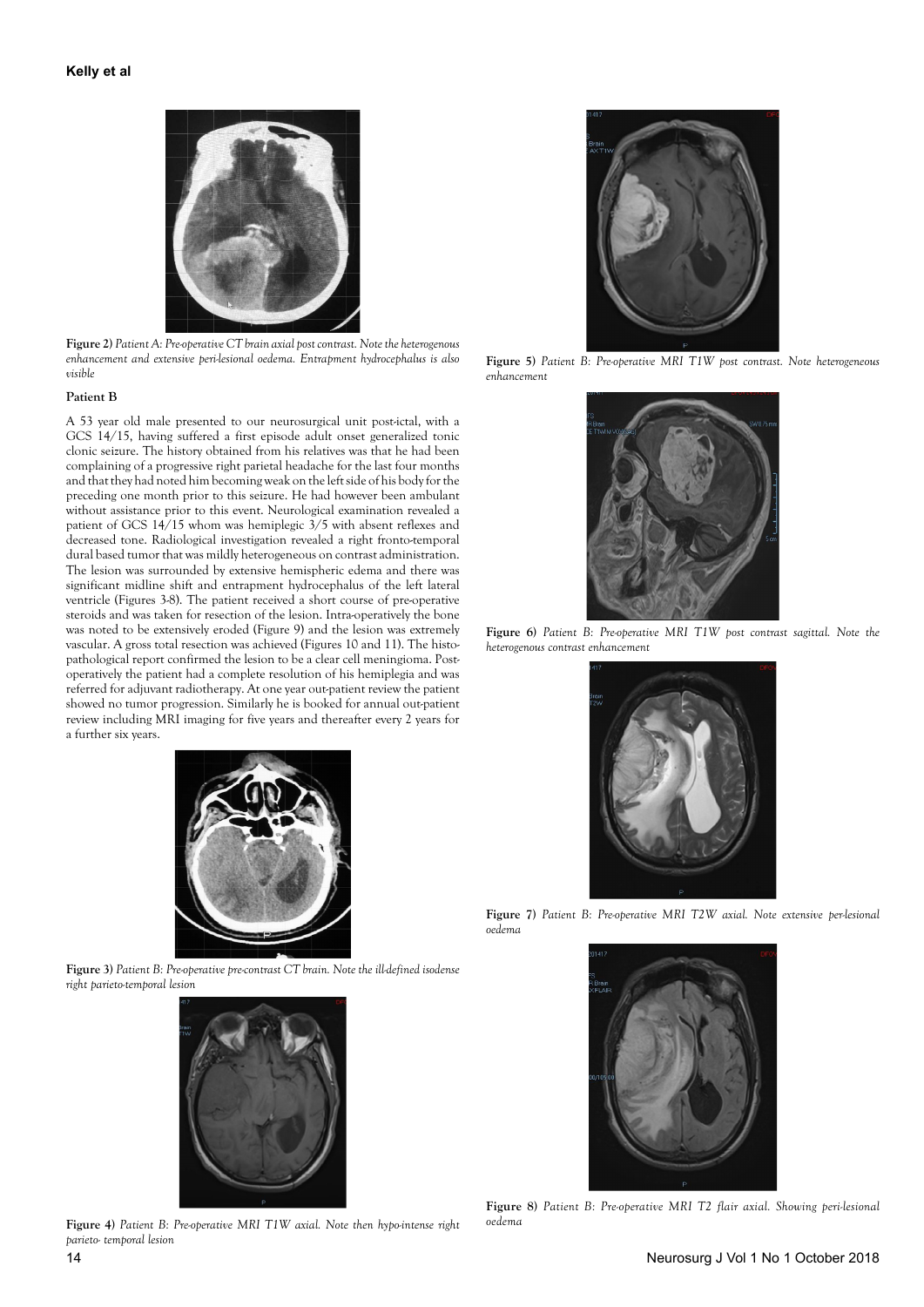# **Clear cell meningiomas: A short series of two patients and literature review**



**Figure 9)** *Intra-operative photo: Patient B: Showing bony erosion and no hyperostosis*



**Figure 10)** *Patient B: Post-operative MRI T1W axial post contrast. Gross total resection achieved*



**Figure 11)** *Patient B: Post-operative MRI T1W coronal post-contrast. Gross total resection achieved*

We conducted a PubMed review of the English literature with the key words "clear cell meningioma" and the patient demographic, clinical and radiological features and factors associated with progression free survival in clear cell meningiomas were compared to that of the two patients in our short series.

#### **RESULTS**

The gender distribution of the two patients in our short series was 1:1. The mean age of the subjects was 53 years. The mean duration of symptoms between onset and diagnosis was 5 months. Radiological investigation revealed both patients to have a single supratentorial lesion of significant size, both of which enhanced heterogeneously on contrast administration and both of which had extensive perilesional vasogenic edema. Neither of the lesions in the patients in our short series had associated hyperostosis of the adjacent bone and one had bony erosion intra-operatively. In patient A subtotal resection was achieved due to bleeding from the tumor

and in patient B a gross total resection was achieved. Both patient had similar histopathological results confirming these tumors to be clear cell meningiomas. Post-operatively patient A had no new neurology however her visual acuity did not improve while patient B had a complete resolution of his hemiplegia. Both patients were referred for adjuvant radiotherapy and at one year out-patient review neither patient had progression of their disease.

#### **DISCUSSION**

As per a PubMed review of the English literature the largest study found on clear cell meningiomas is a meta-analysis by Zhang et al. whom combined the results of 44 studies and in their meta-analysis 146 intracranial clear cell meningiomas were included. In this meta-analysis the gender distribution across all the combined studies was 1:1 (7). This contrasts the gender distribution that is seen in the much more common World Health Organization Grade I meningiomas where females are affected more commonly than males (8). Neurological deficit was the most frequent and headache the second most frequent symptom documented in their study (7) and neurological deficit was the presenting symptom in both of the patients in our short series. Both of our patients also complained of headache. This same meta-analysis reported a mean age at presentation of 32 years across all the studies included (7). Another study which considered 56 clear cell meningiomas reported an identical mean age of 32 years at presentation (9). A further study which considered 23 clear cell meningiomas reported a mean age at presentation of 34.6 years (4).

In terms of intra-cranial location the large meta-analysis previously mentioned notes the skull base to be the most common site of occurrence of clear cell meningiomas in 58% of cases (7). This is confirmed in another study that considered 56 clear cell meningiomas were the skull base was the most common location in 65% of cases (9). Although a limitation in that our short series only considered two patients, neither of our patients had tumors at the skull base.

In terms of the radiological features that characterize intracranial clear cell meningiomas it is noted across several studies that perilesional edema is characteristic (4,7,9). This is quantifies to occur in as many as 78% of clear cell meningiomas (4). A second characteristic radiological feature is heterogeneous contrast enhancement which is reported to occur in 61% of clear cell meningiomas in one study (4) and in 52% of tumors in another study and contrasts the WHO grade I meningiomas where homogenous contrast enhancement is characteristic (9). Bony erosion is reported to occur in 35% of clear cell meningiomas (4). In our short series extensive vasogenic edema and heterogeneous enhancement was noted in both patients and in one patient bony erosion was noted intraoperatively.

An article by Wang, referring to meningioma's overall, notes the amount of peri-lesional edema seen to be related to the 1) Pathological type of meningioma; 2) Amount of lymphocytic infiltrate; 3) Rich blood supply (4). In our short series both tumors were clear cell meningiomas with a rich blood supply and hence the extensive perilesional edema noted in both of the patients in our short series support the findings of this study by Wang (4).

The traditional treatment of meningioma related perilesional edema with corticosteroids is known to be non-specific, ineffective, and incur long term side effects. This etiology of this peri-lesional edema has been determined as due to upregulation of vascular endothelial growth factor A (VEGF-A) (10). As perilesional edema is a significant characteristic of clear cell meningiomas (4,7,9) this is a future molecular target in the treatment of this specific tumor type (10). Another concern with regards this perilesional edema is wounded meningioma syndrome which is akin to the perfusion pressure breakthrough seen post arteriovenous malformation resection (11). Although defined as far back as the 1980's this concept describes the sudden hyperemia within this edematous tumor bed post decompression of a large tumor mass and may explain post-operative hemorrhage into the resection site despite meticulous intra-operative hemostasis (12).

Looking at extent of resection it is noted in the large meta-analysis that considered 44 studies and 146 clear cell meningiomas that in 68% of patients gross total resection was achieved and in 32% of patients subtotal resection was achieved (7). In our study gross total resection was achieved in one patient and subtotal resection was achieved in one patient. This has important implications as many studies list extent of resection as the most important variable in progression free survival (4,7,9).

Another important variable relating to increased progression free survival is the utility of adjuvant radiotherapy in both sub totally resected and gross